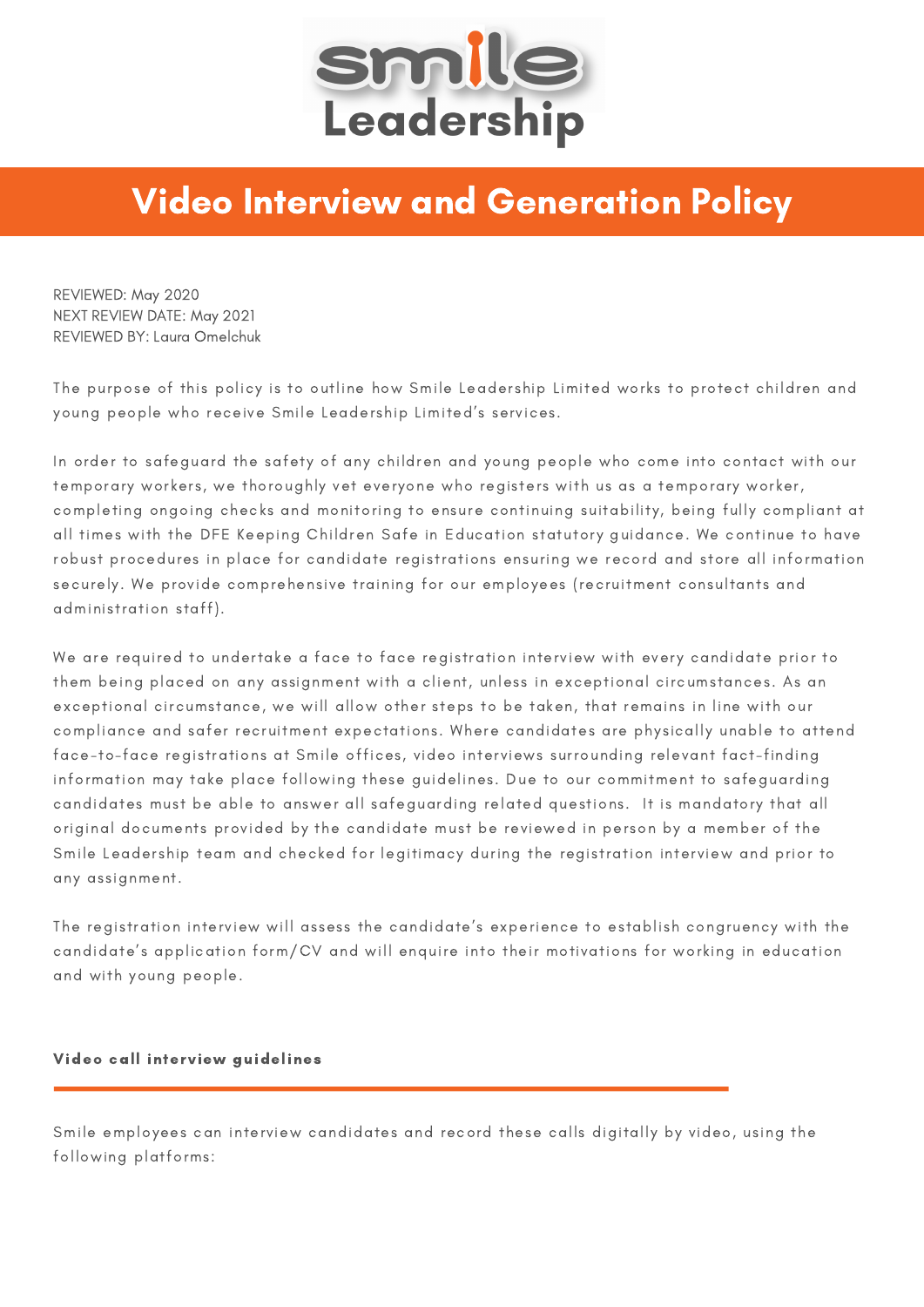- Hinterview Videos can be recorded (with candidate consent)
- ZOOM
- Phone Facetime
- WhatsApp video calls (accessible on both smart
- and android phones)
- Skype

Before any video calls take place, Smile Leadership employees must ensure they have received consent to do so by all candidates and must also obtain consent to be recorded, if this is necessary. All consent must be logged and recorded on Smile's internal CRM software. Recorded interviews will be added to Smile's internal drive for future reference and a screenshot of this video will be added to the candidate's online compliance profile. All recorded videos will be stored under the candidate's current name. All information gathered during video calls will also be documented and recorded on Smile's internal CRM software. To ensure all video calls are successful, candidates will be required to have at least one of these platforms set up on their personal devices i.e. mobile phones, laptops, etc. Smile Leadership employees will need to ensure that all attendees are situated somewhere where a good signal connection can be utilised to avoid any disruptions and good lighting to meet face-to-face registration requirements and to review documentation.

During video calls, this will be a great opportunity to refer to fact-finding questions to gather information suitable to represent your candidate. This is also an opportunity to fact-find other useful information which shall benefit Smile as a business, such as candidate referrals, lead generations and preferred methods of payment (payroll). An interview sheet has been provided for this action. It is mandatory that questions surrounding safeguarding and motivations to work with children are addressed in person or face-to-face via video.

Candidates should be made aware that offers of employment will not be finalised until we have met them face-to-face following safer recruitment and our guidelines. Candidates may begin the first stages of their registration through Smile's online compliance portal i.e. adding documents, providing referee details but cannot be offered employment or placed in any setting until original documents have been verified and a face-to-face meeting has taken place.

If a DBS is required for candidates, we will allow them to show proof of their documentation throughout the video interview call, however, the original versions of these must be reviewed before being placed in any assignment. For successful DBS applications, candidate's documents must be valid and in line with DBS document specifications.

If candidates are not able to attend video interview calls due to connection issues, or similar or due to GDPR then the following steps will be taken:

Candidates may begin the online registration using Smile's online compliance portal. This will ensure all candidates can begin this process whilst awaiting confirmation of the face-to-face registration with an employee from Smile Leadership. A face-to-face meeting must be conducted to ensure that candidates are required to answer safeguarding questions, found on Smile interview profile sheets and signed by both the candidate and Smile Leadership employee. Other factfinding information in relation to experience, skills, etc. can be conducted over the phone. There are existing guidelines within Smile's candidate generation process and should be followed in line with these established requirements.